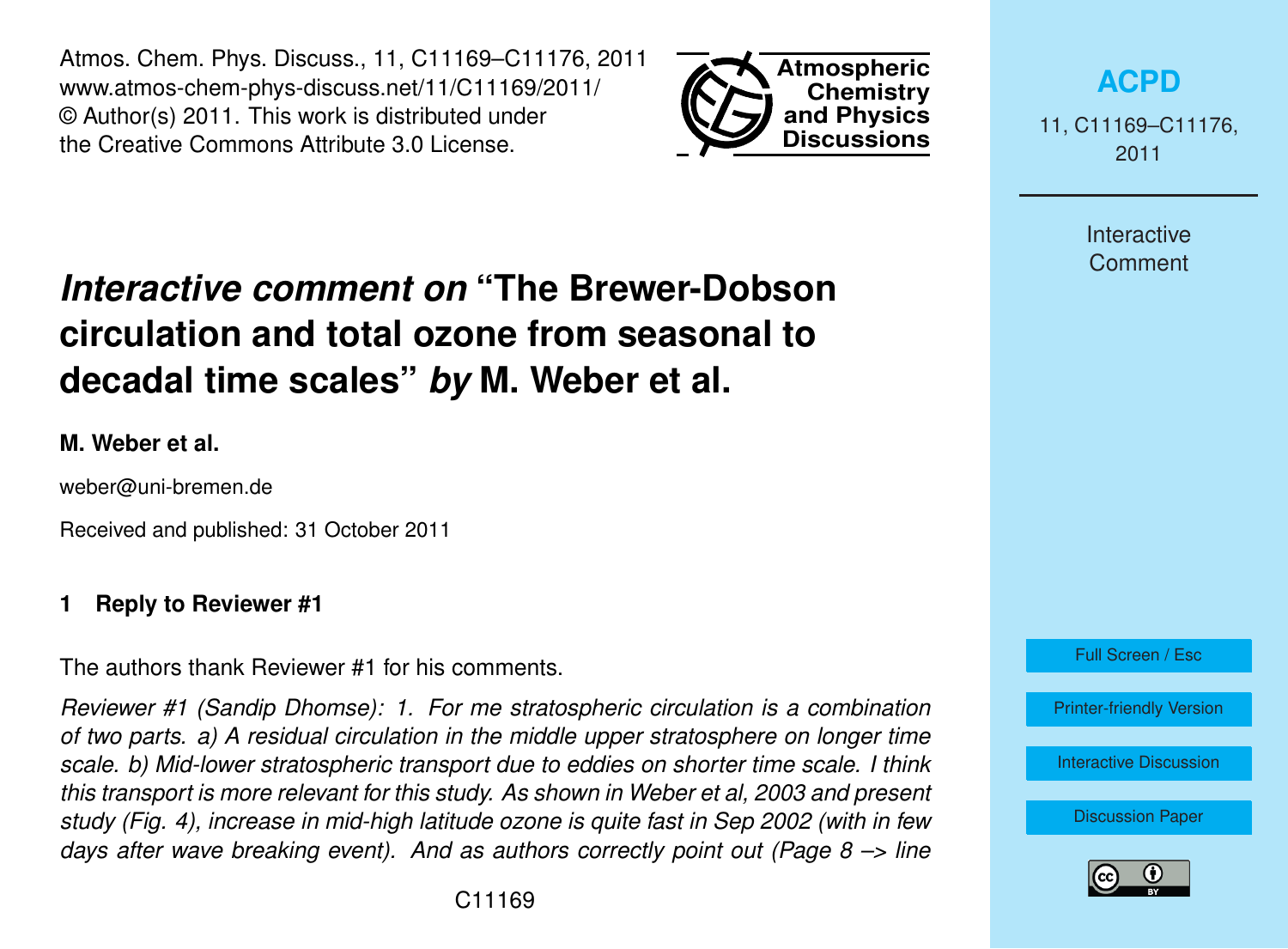*8 and Page 14 line 16), lower stratospheric ozone is the main contributor for the total ozone column. I feel authors should include this discussion in the introduction.*

We agree with Dr. Dhomse's statement. There are both fast and slow effects from the wave driving. Adiabatic compression (expansion) in the polar (tropical) region as a result of an impulse from waves is fast and leads to an immediate temperature response (warming in the polar region, e.g. SSW, and cooling in the tropics). This adiabatic compression is responsible for horizontal mixing/stirring leading to fast column ozone changes. The relaxation back to equilibrium temperature is then the slow response of the atmosphere to these bursts and this is normally associated with the residual circulation, also called the diabatic circulation that determines the actual transport time scales. The accumulating effect from these wave driven bursts leads to the cumulative built-up of ozone in the polar region as shown in Fig. 4 of our paper. We believe this is sufficiently explained in the Introduction and beginning of Section 3.

*Reviewer #1 (Sandip Dhomse): 2. Page 11 –> line 11- 14, "The turnaround latitudes" –> Again I think it is more about continuity equation in the eddy transport (more or less balance between transport from the tropics to the high latitudes).*

Continuity equation or mass balance requires both an ascending (tropics) and descending branch (high latitude region). These turn around latitude roughly separates both regions.

All minor comments are changed as recommended.

#### **2 Reply to Reviewer #2**

The authors thank Reviewer #2 for his positive review and constructive criticism.

*Reviewer #2: The study is based on two main variables, total ozone and eddy heat flux, taken from various satellite and re-analyses products respectively, but it uses them se-*

## **[ACPD](http://www.atmos-chem-phys-discuss.net)**

11, C11169–C11176, 2011

> Interactive **Comment**

Full Screen / Esc

[Printer-friendly Version](http://www.atmos-chem-phys-discuss.net/11/C11169/2011/acpd-11-C11169-2011-print.pdf)

[Interactive Discussion](http://www.atmos-chem-phys-discuss.net/11/13829/2011/acpd-11-13829-2011-discussion.html)

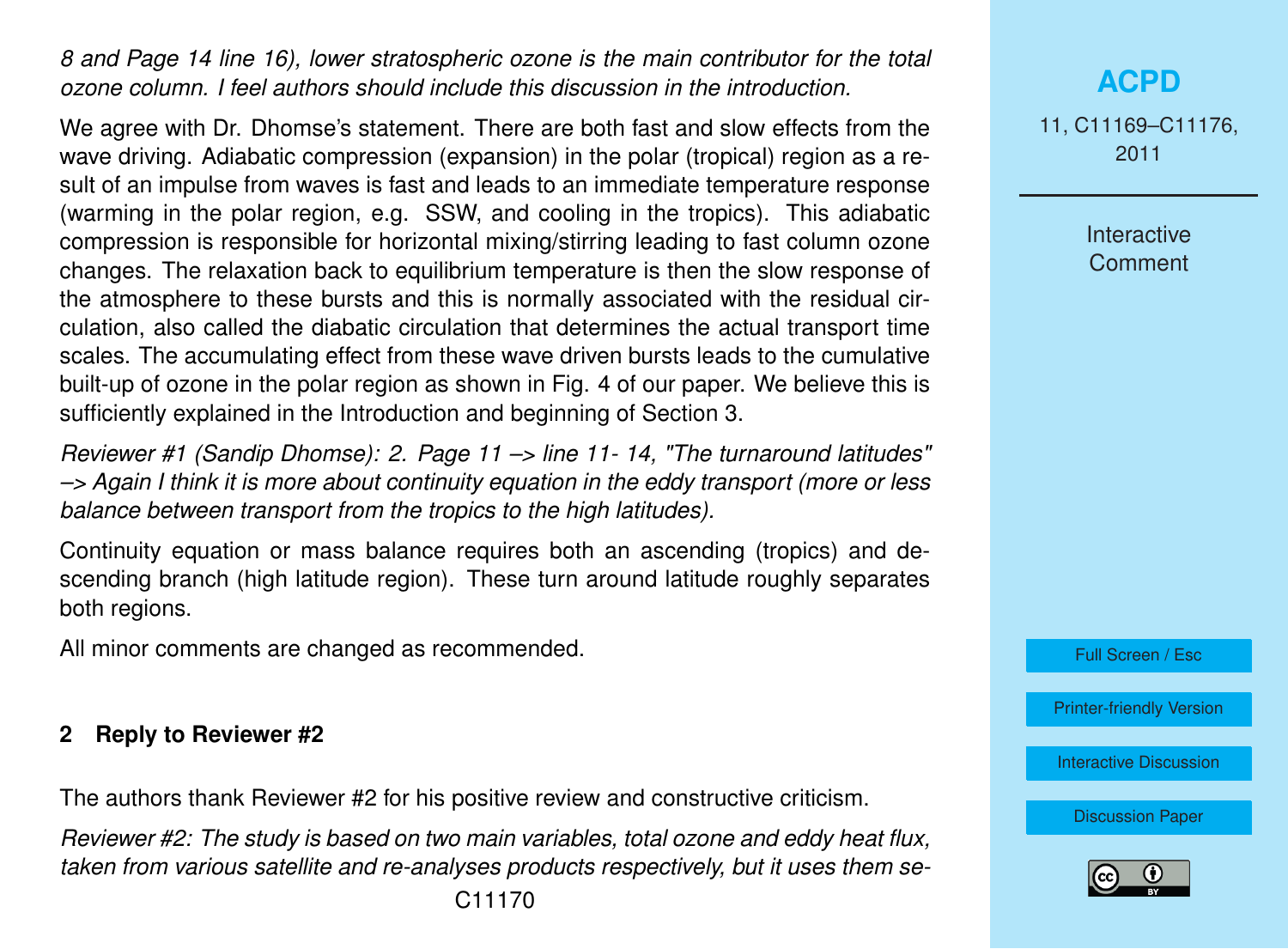*lectively (and in different periods) in the figures. This needs to be justified (or modified, if possible):*

*a) For the inter-annual 1980-2009 time-series in figures 2 and 3 the MOD, GSG and OMI datasets are used for the March (N.H.) and October (S.H.) ozone and the ERA-40, ERA-Interim and NCEP re-analyses for EP-flux. In figure 4 the linear relationship between ozone and BDC strength is populated with the years from 1996 to 2010 using only the GSG ozone and the ERA-Interim heat flux. I understand that 1996-2010 is the period of the GSG ozone data availability which the main author has excellently validated and exploited in the past (Weber et al., 2003;2005) and it starts late enough to include the large N.H. ozone losses. I am wondering if it would be worth including in this figure data points prior to 1996 by using MOD ozone and ERA-40 heat flux. The inconsistency of the suggested dataset blend should be small (as figures 2 and 3 already reveal) and it would be more than compensated by the confirmation of the compact link of ozone vs heat flux for years with smaller halogen loading and effect on ozone, especially in the Northern Hemisphere. It would be very interesting to see how this relation holds then. Ideally I would like to see a new figure 4 (and then figures 9 and 10 could be easily modified too with more observational points) or if not possible at least discussed and justified the reason it's not done.*

One major reason why only the late period after 1995 (coinciding with the GSG data set) is shown in most figures is that the linear eddy heat flux - ozone relationship works remarkably well in this recent period. The same is true when using the MOD V8 data set. It is also evident in Figs. 2 and 3 that the correlation is somewhat weaker before the 1990s. There is of course the possibility that ozone measurements were less mature then, but more likely the issue are the reanalysis data. In the 1980s satellite data started to be assimilated into the met analyses. The integration of satellite data posed some problems in the beginning, however, improved with time (Simmmons, personal communication). Showing MOD V8 data along with the GSG data set would make Figure 4 (and other figures) very crowded. Nevertheless with respect to Point 2 raised 11, C11169–C11176, 2011

> Interactive **Comment**



[Printer-friendly Version](http://www.atmos-chem-phys-discuss.net/11/C11169/2011/acpd-11-C11169-2011-print.pdf)

[Interactive Discussion](http://www.atmos-chem-phys-discuss.net/11/13829/2011/acpd-11-13829-2011-discussion.html)

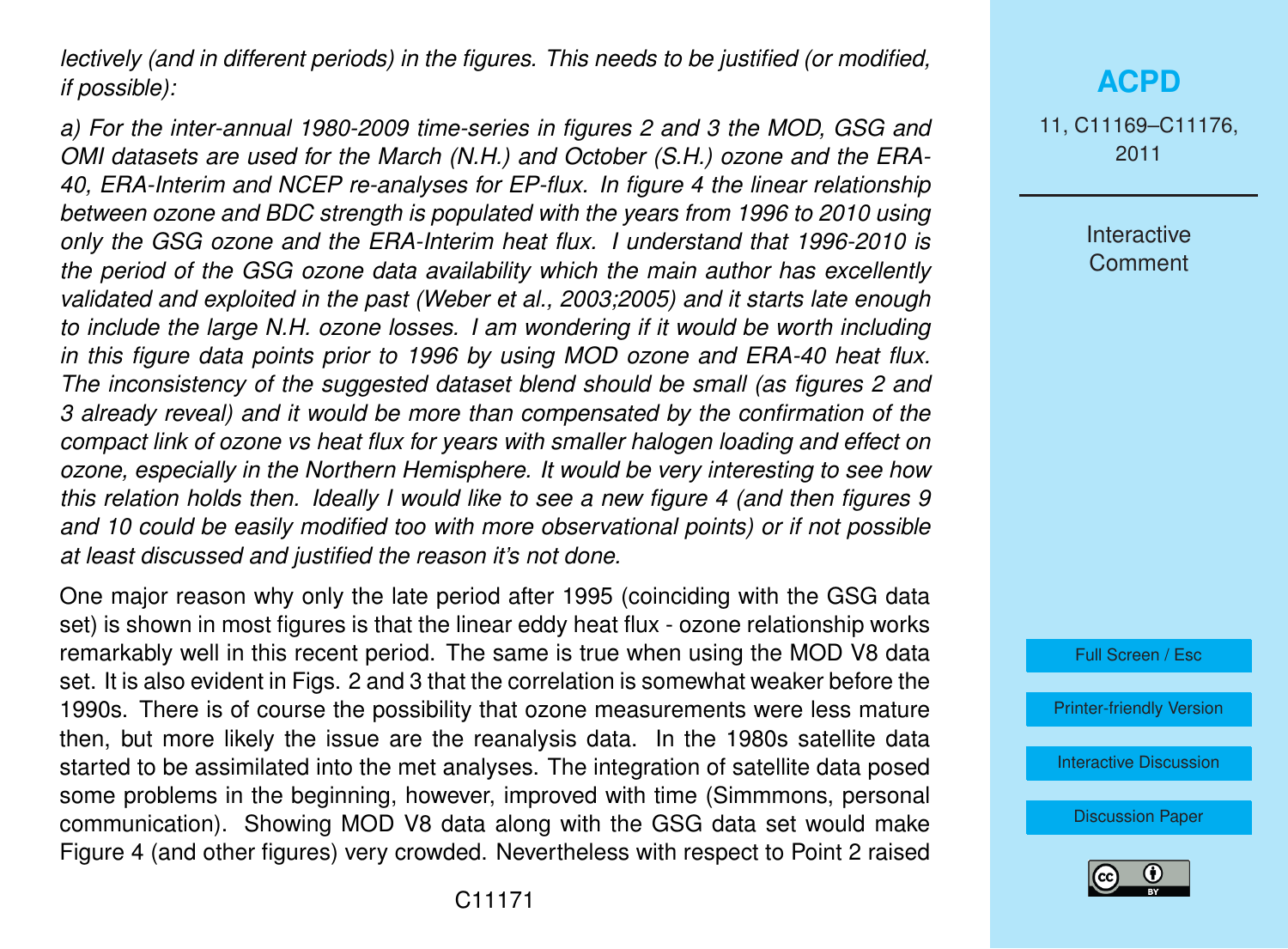by reviewer 2, we added a new Figure 12 (similar to Fig. 4) that show the decadal evolution of this linear relationship from the 1980s to 2000s based upon the MOD V8 data (see discussion further down).

Since the MOD V8 data has been updated to end of 2010, we have removed the OMI data from the figures. Figures 4, 5, 8, and 9 have been updated since we accidentially omitted the year 1995/1996 for which data from the GSG data set were available.

*Reviewer #2: b) Similar considerations hold for figure 11 with the EP-flux centennial time-series. The use of NCEP only, needs to be justified. Also the choice of the periods for the regression "trend" lines should be clarified, what is the context that the 1980-2010 period serves (and the comparison with the 1960-2050 model ones)? A blend of ERA- 40, Era-Interim and NCEP can cover a much longer period (1960-2010, = 50 years) already looked at in figures 9 and 10 (with the 1960-1985 vs the other two periods). Then, a 50-year regression line could be also fit in the model output to test the CCM simulations. The model runs include all known external forcings and, ideally, should replicate the past observed long-term trend in the BDC strength. Trend estimations are very sensitive to the number and choice of years. If the authors would like to to keep the 1980-2010 period for the observed heat flux (then they should argue about it and the use of a particular re-analysis must be justified) they should also do the same for the modeled ones (perhaps with two periods, one to coincide with any past/present period until 2010 from the observations and one thereafter for the future from now).*

Showing long-term trends in the winter eddy heat flux (ERA-40, NCEP) can be done but interpretation of the same is difficult. Before the satellite era (before 1978) the calculation are based on more sparse radiosonde data (in particular the SH) and the eddy heat flux shows for this reason a much smoother behavior and less variability than later. The important point to be made in Fig. 11 is that the apparent decadal trend seen in the reanalysis during the satellite era (on which this study focuses) may not be maintained in coming decades but are part of the decadal variability as suggested

## **[ACPD](http://www.atmos-chem-phys-discuss.net)**

11, C11169–C11176, 2011

> Interactive **Comment**



[Printer-friendly Version](http://www.atmos-chem-phys-discuss.net/11/C11169/2011/acpd-11-C11169-2011-print.pdf)

[Interactive Discussion](http://www.atmos-chem-phys-discuss.net/11/13829/2011/acpd-11-13829-2011-discussion.html)

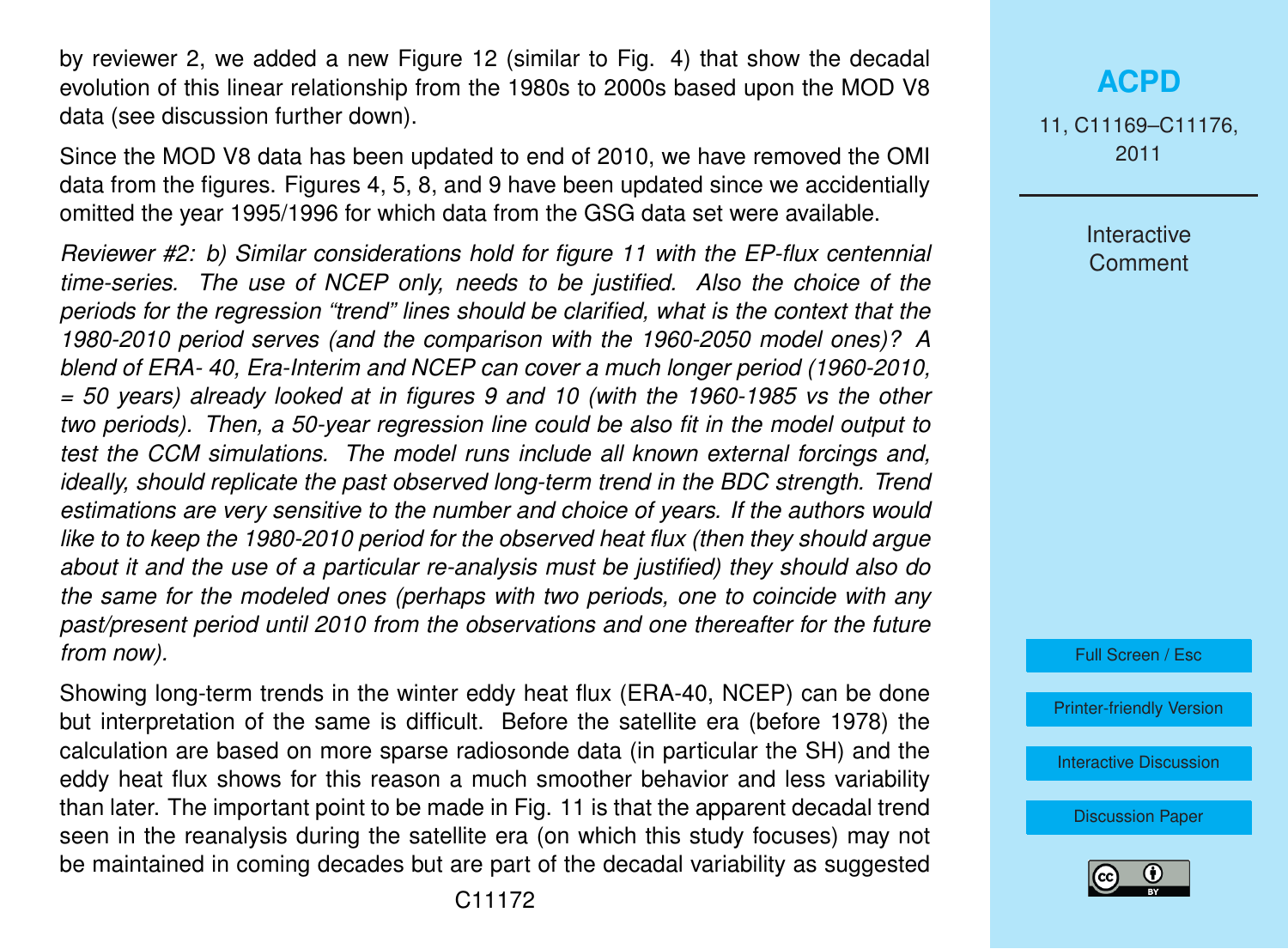by the CCMs. Nevertheless we added ERA-40 (1980s) and ERA Interim data (1990s, 2000s) to the figure.

*Reviewer #2: 2. I would disagree with the two statements in: Section 6: "... it is clear that the 30-yr satellite data record is still comparatively short for a complete disentangling of long-term changes in ozone columns due to atmospheric dynamics and halogen changes" and Conclusion: "When attributing processes to the current total ozone trends, it is difficult to clearly separate chemical and dynamical contributions (Kiesewetter et al., 2010b), which is understandable from the fact that both processes are closely coupled as shown in this study" The recent study "Salby, M., E. Titova, and L. Deschamps (2011), Rebound of Antarctic ozone, Geophys. Res. Lett., 38, L09702, doi:10.1029/2011GL047266", using the BDC concept, has simply and neatly separated the contribution of dynamics and quantified that of halogens for the Antarctic ozone depletion and recovery. The above two statements must take into account this Salby et al. (2011) work. In addition, regarding the shortness of the 30-year period, there is also the 45-year long WOUDC dataset (already used in figure 1 for the N.H. mid-latitude ozone time-series).*

We added a new Figure 12 showing the evolution of the winter eddy heat flux - ozone relationship from the 1980s to the 2000s using the MOD V8 merged data set. This figure clearly reveals a larger change from the 1980s to the 1990s (strong positive trend in halogens) and virtually no changes from the 1990s to 2000s (during which the halogen load reached maximum and started slowly to decline). With regard to this we removed our statement and we state that despite the large inter-annual variability in ozone, the compact liner relationship as shown in Fig. 12 indicates the onset of recovery. The new figure also shows that the Pinatubo years showed much lower ozone ratios (for a given winter eddy heat flux) indicating enhanced aerosol related ozone loss. We added references to Salby et al. (2011) and Maeder et al. (2010) as first studies showing evidences for the onset of (anthropogenic) ozone recovery.

*Reviewer #2: 3. Section 5, page 13839, line 28 onwards: "A possible explanation is the*

### **[ACPD](http://www.atmos-chem-phys-discuss.net)**

11, C11169–C11176, 2011

> Interactive **Comment**



[Printer-friendly Version](http://www.atmos-chem-phys-discuss.net/11/C11169/2011/acpd-11-C11169-2011-print.pdf)

[Interactive Discussion](http://www.atmos-chem-phys-discuss.net/11/13829/2011/acpd-11-13829-2011-discussion.html)

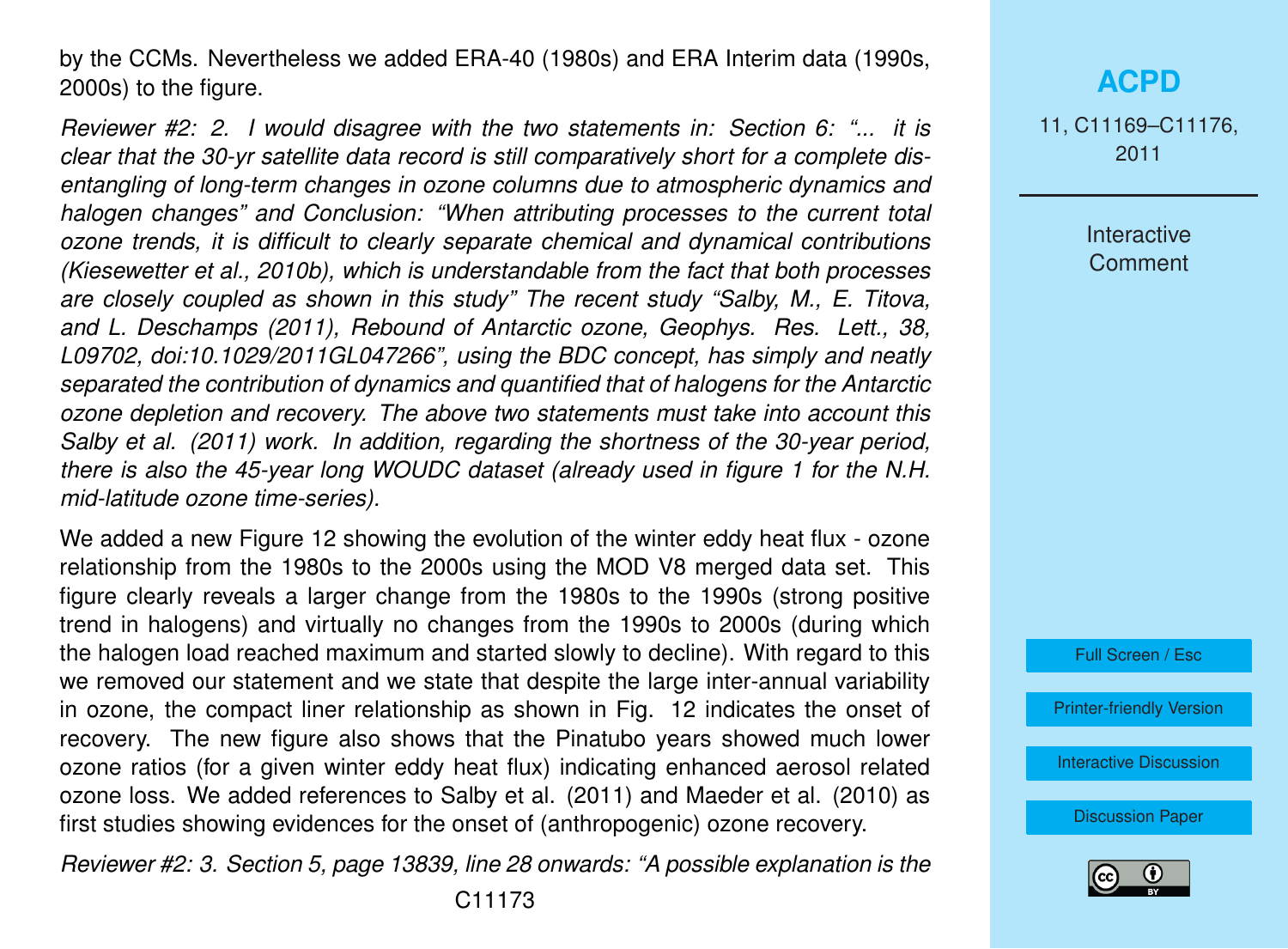*breakup of the polar vortex and the removal of the polar transport barrier that mixes or dilutes polar air into middle latitudes and to the subtropics (e.g., Knudsen and Grooß, 2000; Ajtic et al., 2004; Fioletov and Shepherd, 2005)". The possible cause should be the one mentioned here although it should be true nearer the middle latitudes rather than the subtropics; all the cited work does not look of this effect at latitudes lower than 30 degrees. Another relevant reference here is the "Hadjinicolaou, P., Pyle, J.A., 2004, The impact of arctic ozone depletion on northern middle latitudes: Interannual variability and dynamical control. Journal of Atmospheric Chemistry 47(1), 25-43 " which explicitly connects polar dilution to EP-flux (their figure 8) and demonstrates the effect of dilution on the subtropics, with ozone depletion reaching beyond 30 degrees, especially in the S.H. (their figure 1).*

We added a reference to Hadjinicolaou and Pyle (2004).

*Reviewer #2: 7. Page 13841: overall the EMAC-FUB captures better the seasonal variation of the BDC strength than DLR-E39C-A, which implies that, given that both models have similar physics/climate core (ECHAM 5 and 4), the higher top (0.01 hPa) of EMAC-FUB might contribute to this improved representation compared to the lower top (10hPa) of DLR-E39C-A. Is this a useful comment to add?*

This could possibly explain but is too speculative here. The differences between models (see SPARC-CCMVal, 2010) is quite substantial even among models with a high top, so there is no clear evidence for holding up such a statement.

*Reviewer #2: 9. Page 13842, line 5: Clarify what is meant by "under identical meteorological/ dynamical conditions" during 1985-2010, figures 2 and 3 show that dynamical conditions, represented by the eddy heat flux, vary substantially in this period.*

It simply means that by looking at Figs. 9 and 10 that for similar winter eddy heat fluxes, ozone ratios were in the past (before 1985) and will be higher (after 2010) in the models consistent with changes in the halogen load.

## **[ACPD](http://www.atmos-chem-phys-discuss.net)**

11, C11169–C11176, 2011

> Interactive **Comment**



[Printer-friendly Version](http://www.atmos-chem-phys-discuss.net/11/C11169/2011/acpd-11-C11169-2011-print.pdf)

[Interactive Discussion](http://www.atmos-chem-phys-discuss.net/11/13829/2011/acpd-11-13829-2011-discussion.html)

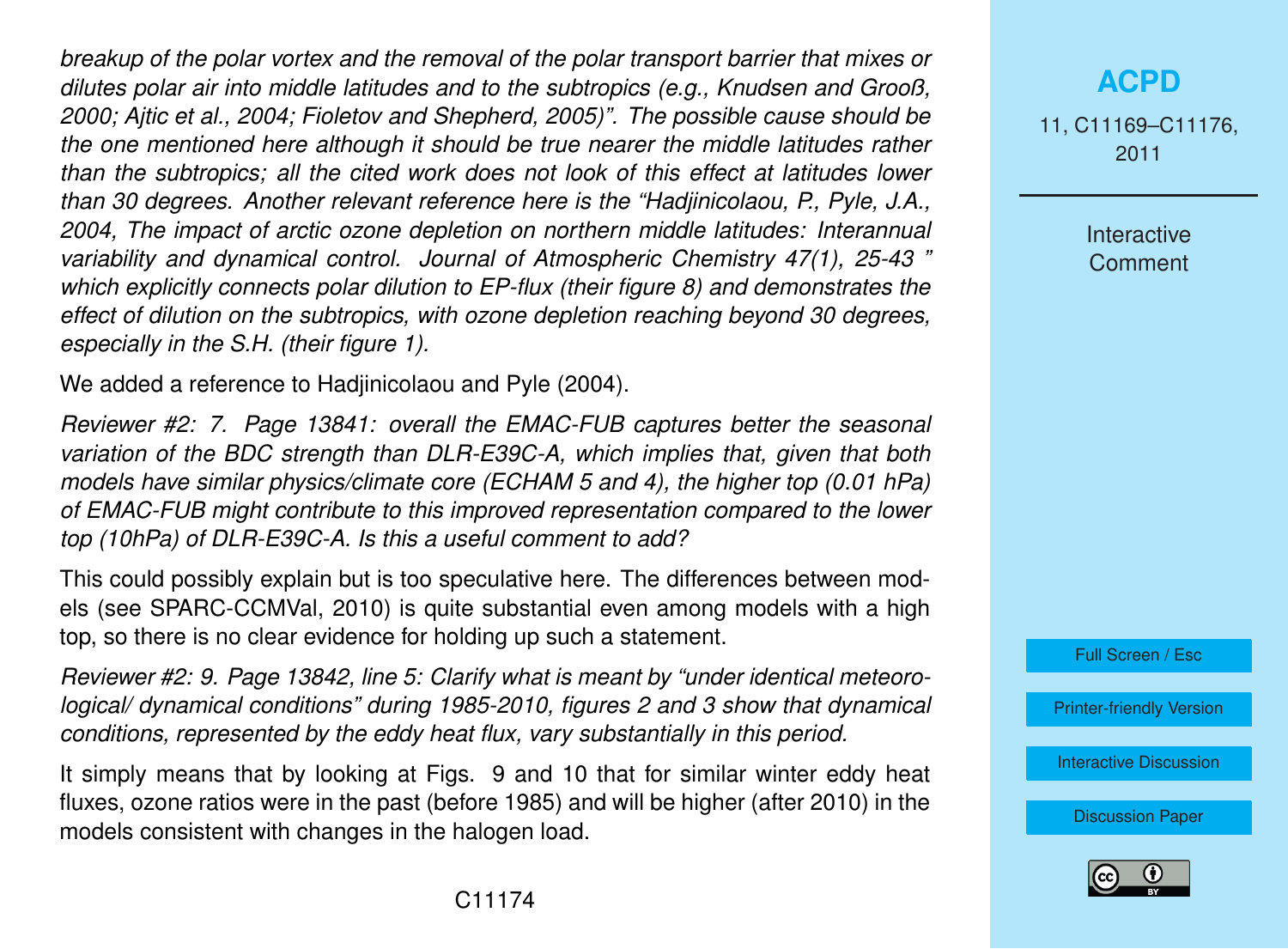*Reviewer #2: 11. Page 13842, line 18: Regarding "The largest contribution to the strong increase in NH total ozone in the extratropics since the middle 1990s is due to changes in the stratospheric circulation (Dhomse et al., 2006; Wohltmann et al., 2007; Harris et al., 2008)". The most relevant work to this statement, which chronologically precedes the above studies, is the "Hadjinicolaou, P., J. A. Pyle, and N. R. P. Harris (2005), The recent turnaround in stratospheric ozone over northern middle latitudes: A dynamical modeling perspective, Geophys. Res. Lett., 32, L12821, doi:10.1029/2005GL022476".*

The references listed here were studies based upon observations alone, while Hadjinicolaou et al. (2005) was a model study. All these papers were part of the EU Candidoz project (Harris et al., 2008). Nevertheless, this reference will be added as suggested.

All other suggestions for minor changes were made.

## **[ACPD](http://www.atmos-chem-phys-discuss.net)**

11, C11169–C11176, 2011

> Interactive **Comment**

Full Screen / Esc

[Printer-friendly Version](http://www.atmos-chem-phys-discuss.net/11/C11169/2011/acpd-11-C11169-2011-print.pdf)

[Interactive Discussion](http://www.atmos-chem-phys-discuss.net/11/13829/2011/acpd-11-13829-2011-discussion.html)



Interactive comment on Atmos. Chem. Phys. Discuss., 11, 13829, 2011.